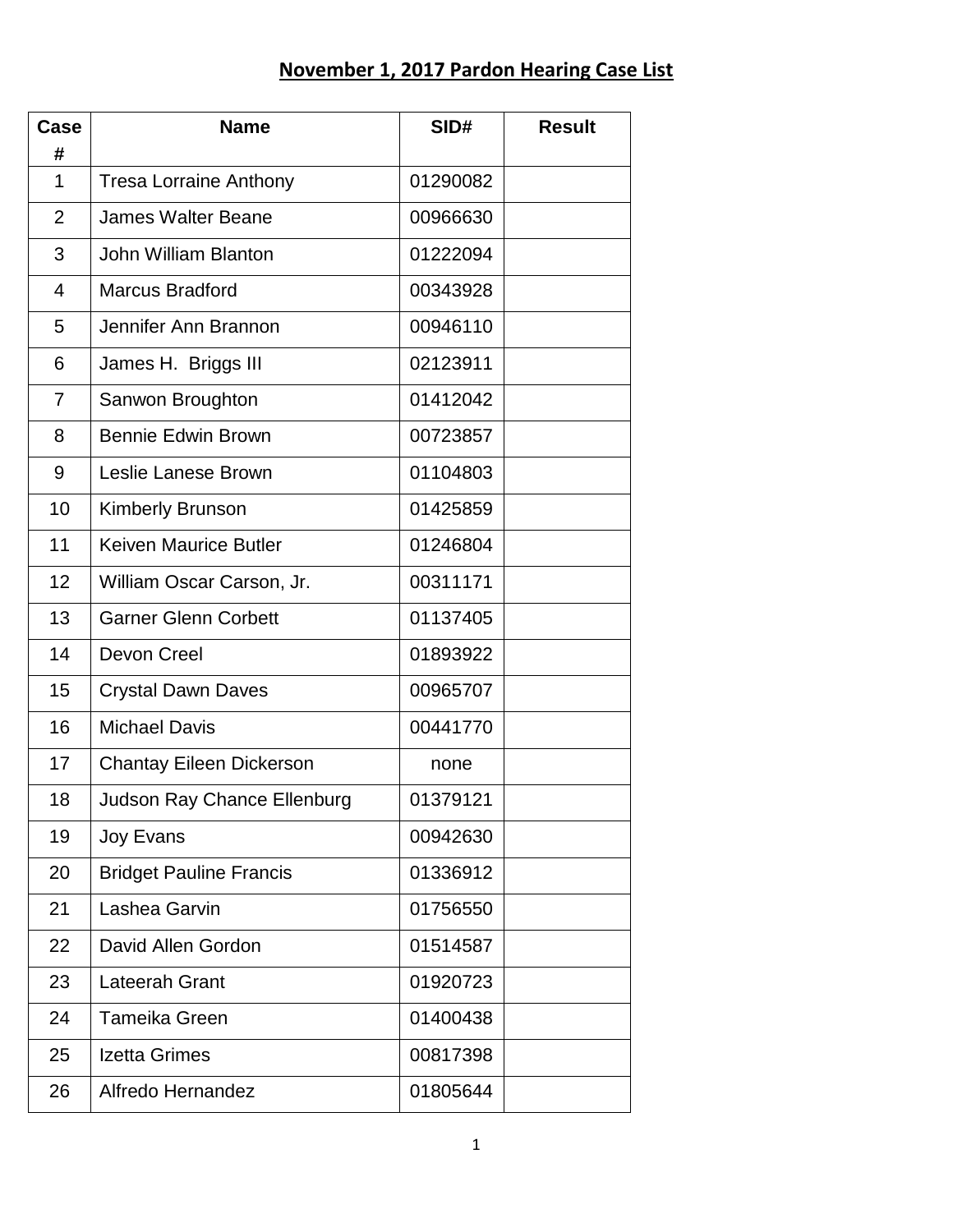## **November 1, 2017 Pardon Hearing Case List**

| 27 | Caroline C. Hill                | 01811195 |
|----|---------------------------------|----------|
| 28 | Miriam E. Johnson               | 01118773 |
| 29 | <b>Thomas Jenning Kelley</b>    | 01015356 |
| 30 | <b>Brandi Kellner Lane</b>      | 00913667 |
| 31 | Adaline Sherrel Lawson (Oliver) | 00106690 |
| 32 | Rita Regina Leneau-Edwards      | 01441597 |
| 33 | Jeffrey Scott Leviner           | 01100838 |
| 34 | John Elton McCracking           | 00014545 |
| 35 | Darryl Dupont McElveen          | 01346909 |
| 36 | <b>Ronald Gleen McManus</b>     | 00780264 |
| 37 | Ralph C. Miller                 | 00804095 |
| 38 | <b>Kevin Moultrie</b>           | 01339822 |
| 39 | <b>Kimberly Hodgin Mount</b>    | 00650272 |
| 40 | Kaywon T. Nelson                | 01067324 |
| 41 | <b>Carlos Binito Pacheco</b>    | 01901858 |
| 42 | <b>Shetekia Latoi Partlow</b>   | 01381320 |
| 43 | Pamela J. Pearson               | 00423313 |
| 44 | <b>Timothy Ryan Phillips</b>    | 01516679 |
| 45 | Demetria Shenese Pollard        | 01406256 |
| 46 | <b>Matthew Randall Poore</b>    | 01569641 |
| 47 | <b>Terrence Levar Price</b>     | 01755409 |
| 48 | Cecil Alan Prichard             | 01340960 |
| 49 | Vernon C. Robinson, Jr.         | 88820047 |
| 50 | <b>Herbert Simmons</b>          | 00349900 |
| 51 | Johnell L. Sindab               | 00820899 |
| 52 | <b>Lisa Marie Smith</b>         | 00437080 |
| 53 | <b>Frank Victor Sosebee</b>     | 00404468 |